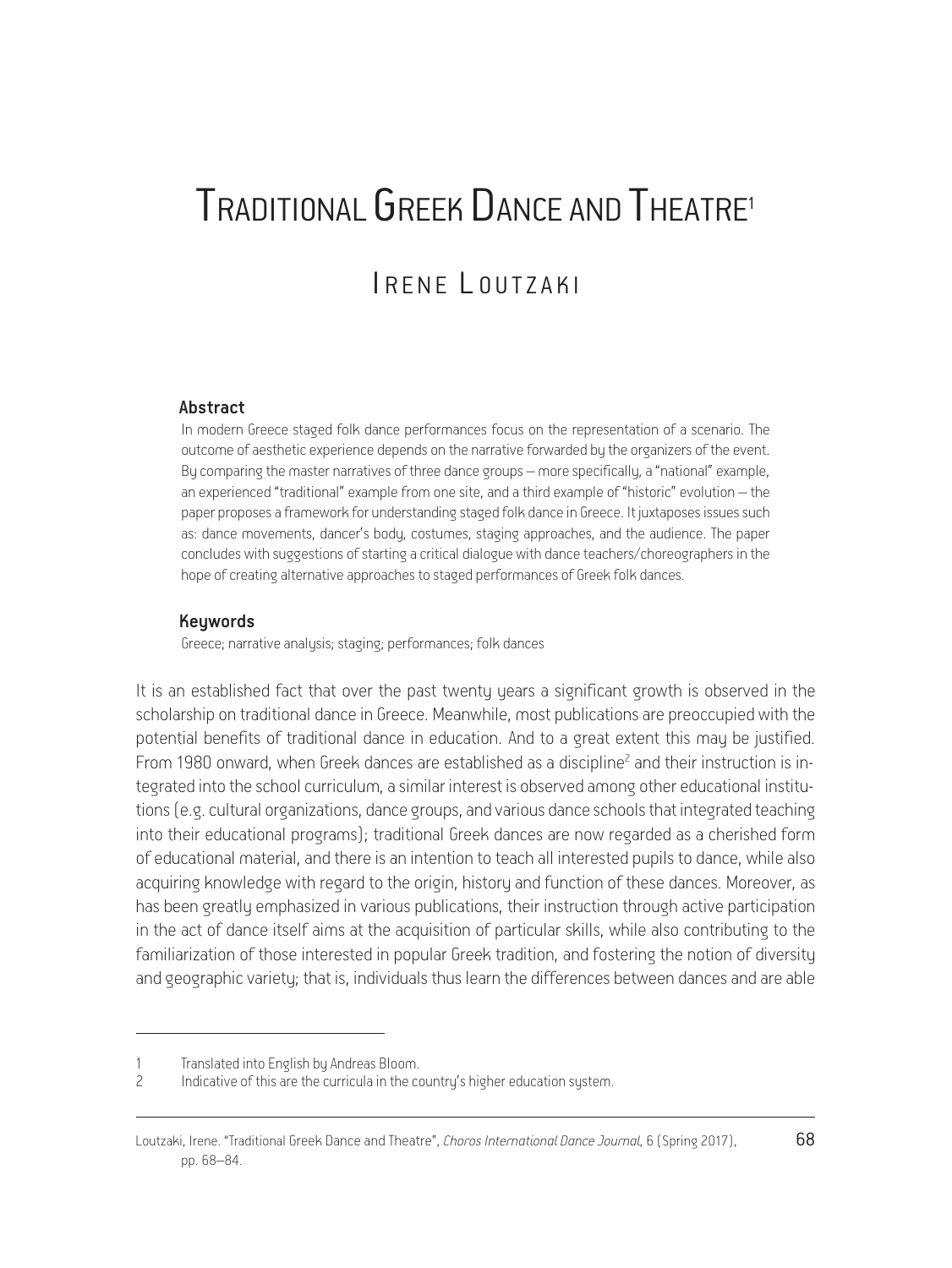to interpret them using their body. In this manner, their meaning, as well as the worth of the valued Greek dance, are highlighted.

A paradox lies, however, in the fact that, as the staging of the dances on the theatre stage<sup>3</sup> is recognized as part of the educational process,<sup>4</sup> this theatrical phenomenon in and of itself does not seem to satisfy but a handful of researchers so far. That is perhaps because the transition of Greek dances from their natural space to the theatre stage and their "re-dubbing" into an artwork is bizarre to manu, as it seems to clash on issues of principle, causing intense confrontation and ambiguity, since such an effort is coupled with a tendency toward balletization. As a result, some recognize only negative aspects in the theatrical performances of dances, and speak in terms of alienation, loss of ethos and authenticity of dance. Moreover, in classifying these performances in the web of folklore<sup>5</sup> or, in the best-case scenario, in the web of the second existence of dance, they do not account for the importance and the value of spectacle $^6$  as an independent theatrical event. At the same time, others, who are more daring, face this transformation as a provocation, and focus on the challenges to these speculations, and the new relationships that this transformation may bring about, and thus resort to choreographic (re)creations, without, however, being severed from the vehicle of tradition.

In this article, I will not deal with the narration of the process of transition of dance from the public square to the theatre stage – this is, in fact, an issue that several researchers have described in various ways, but have also analyzed and interpreted. Neither do we find in the epicenter the differences and modulations that are located in the form and content of dances (as, for instance, in

<sup>3</sup> In discussing the notion of a Greek repertoire and the ways in which this may be constituted and used by persons and organizations whose chief task is the collection, instruction, and on-stage presence of traditional dances, but also at an academic level, Papakostas (2007) introduces Benjamin's term "mechanical reproduction" as a basic practice of the educational process of dance. The use of the term seems to stem from the necessity of composing a body of dances that initially offer themselves as "raw material" for the educational process and their instruction, and then for theatrical and on-stage presence.

<sup>4</sup> Let us remember events like national holidays, gymnastic demonstrations, events that come with the completion of classes, special performances, cultural associations, and more.

<sup>5</sup> According to Meraklis (1989, p. 112), the aggressive definition of "folklore" suggests the artificial revival of tradi tional forms of folk art and folk culture that do not functionally respond to the terms of modern life, but exert a certain charm, among the bourgeoisie in particular, and vis-à-vis the urbanized modern man in general. This view is both broadened in its meaning and strengthened by the comparison through juxtaposition between the live tradition and tradition as folklore, where the "live" is experienced tradition and eternally changing, as it constantly adapts to the specific needs and life circumstances of its conveyers, that is, of the people and social groups or communities that experience and reproduce it, whereas "tradition" as folklore, collects certain elements selec tively from tradition and presents them as performance, cut off from their social function (for the definitions of folklore, folklorism, and tradition, see the collective volume *Folklore and Tradition* [2010], edited by P. Kavouras).

<sup>6</sup> See the letter of support by Alkis Raftis, President of the "Dora Stratou" Association of Greek Dances, titled "The door opened on the Cretan dance", which refers to the attempt of a cultural association to go beyond the established and offer a spectacle based on Cretan dance. http://www.dancetheatre.gr/xrisima-xoros/arthra-xorou /1972-arthro-alkis-raftis-kritikos-xoros-dora-stratou.html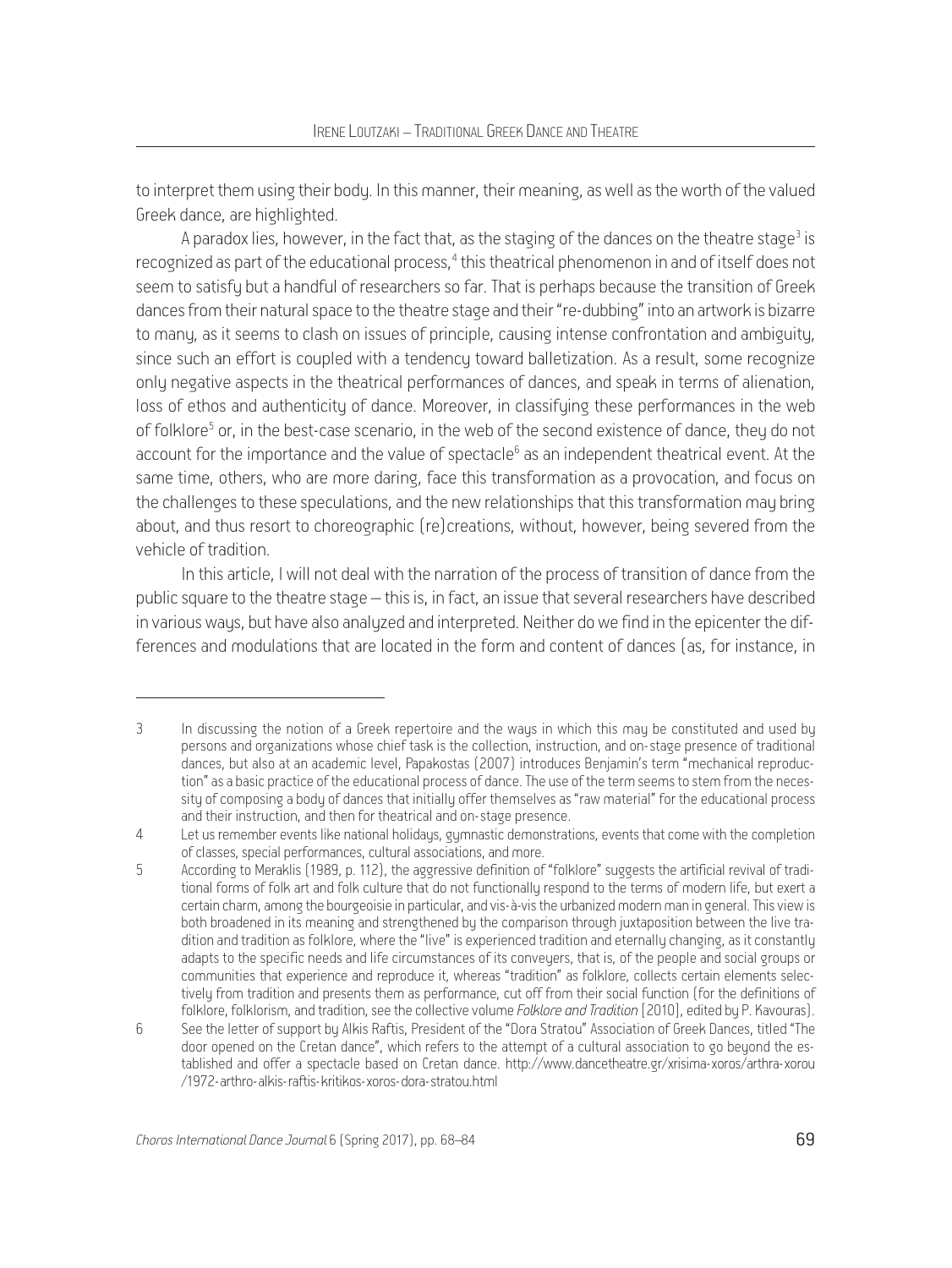the transition from the rural to the urban) in the various stages of the transition and its final adaptations to the new, *by definition* urban environment (cf. Papakostas, 2001).

My own approach focuses on traditional dances, which I see as a raw material for the organization of a "complete" theatrical performance, in order to create an autonomous theatrical event. For this reason, I chose three examples as a case study, through which I intend to approach the subject. The first example, particularly innovative for its time, is titled "Dances and Songs from the Ritual of Wedding". It was first staged by the Lyceum Club of Greek Women at the Odeon (Theatre) of Herodes Atticus, Athens, on July 1991. The second bears the title "Cheers to the Oncoming Wedding" and deals with the initiative of the "Evros" Cultural Association for Traditional Dances, which staged a local version of the wedding ceremony in Thrace, in the Garden Theatre of Alexandroupoli in July 2005. The third case concerns the performance titled "From Andros to Athens…", which was staged at the Theatre of the Michael Cacoyannis Foundation on 23 January 2011, and was composed and directed by Giorgos Kotsos and Nancy Harmanta.

## Traditional dances are staged

The staging of a classical work in the theatre is a complex process, for the implementation of which the collaboration of various disciplines specific to different art forms is required, in order to highlight the content and meaning of the story; and this is because a classical work reflects the history of the culture that shaped it, while conveying its ideals and values in a present-day context. We could perceive this work as a live representation of history, since, with the realization of the performance (staging, scene, costumes, dance, song, music), the audience is taken to different times, places, and situations. While focusing on this problematization in dance, I would claim that, though many of the stories that have been choreographed are used ritually, they also use other elements, portraying events that date several decades back. $<sup>7</sup>$  Moreover,</sup> these elements, as well as the body techniques that the trained eye may discern in them, reflect notions and beliefs that transcend time, since, even today, they not only reflect enjoyment and recreation, but also offer happiness, and a deep spiritual and symbolic significance, both for the creators/artists and for the audience that attends these performances. I do not aspire to compare a performance of classical ballet to a corresponding performance of Greek dances, despite the fact that both are shaped on the basis of a theme, a narrative. The content is different, and so are the goals. However, as with every type of performance, a performance (presentation/demonstration) of Greek dances, with its diverse types of theatrical interventions, presents a structure that seems as complex as that of classical ballet, and one that is clearly included in the theatre's space. Moreover, as a spectacle, it may lend itself to various

<sup>7</sup> For instance, *Giselle* (1841), *Le Corsaire* (1856), *Swan Lake* (1895), *The Nutcracker* (1892), *Romeo and Juliet* (1935), which are considered to be amongst the most structured forms of romantic ballet.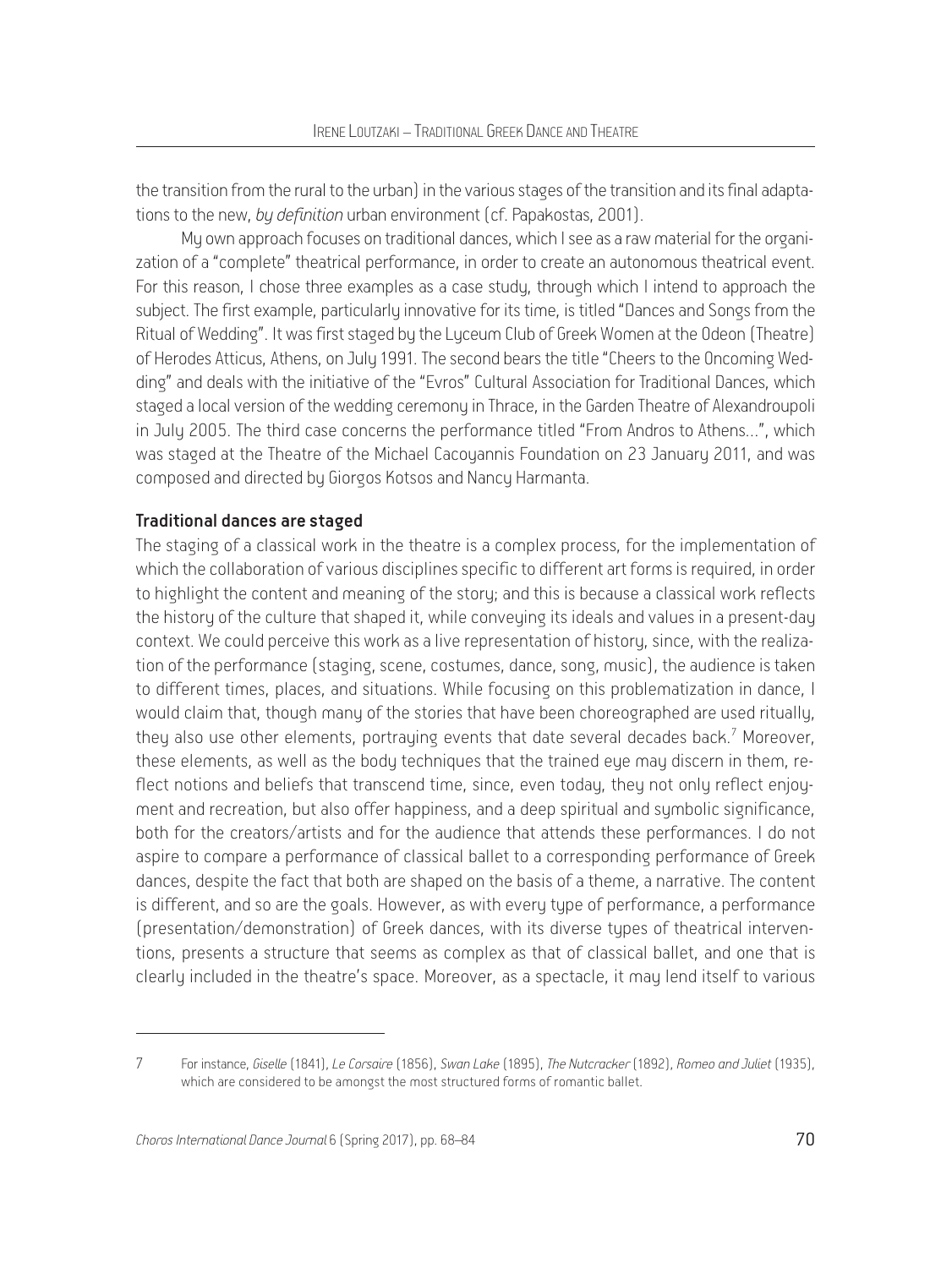readings and approaches.<sup>8</sup> It may be studied from a folklore perspective, given that the spectacle may reflect moments from the customary life of a community, as, for example, with the recreation of a wedding ceremony, a Christmas or carnival custom. It may attract the interest of a musicologist, since, as is widely recognized, the dance material presented is accompanied by particular types of music and/or song; it may even be analyzed from the perspective of kinesiology and body techniques by a scholar of dance or an anthropologist (e.g. body positions, means of movement of the dancers from one point to the next, use of body weight, stylistic issues, questions of proximity between the dancers, arrangement of dances in space, use of space).

Since we are talking about the performance of a "representation" of customary practices, a study on the principles of the anthropology of theatre may prove particularly useful, if it focuses on the human behaviors that aim to evoke public admiration through the transformation of bodies. Meanwhile, ideologies expressed through the verses of songs may be studied through a philosophical, social, or religious perspective. Such a performance may also reveal information with respect to the history and use of dances (forgotten dances, new dances, modern dances, imported dances), transmitting values both with respect to the period during which they were performed (dances of the interwar period, and of the turn of the 20th century), as well as the communities that were being represented/representing others (dances of the diaspora, dances of the refugees).

In summarizing these thoughts on dance among rural communities – whose representation on the theatre stage we would also like to examine in the context of this text –, it can be said that the performance whose protagonist is traditional dance as a raw material borrows and uses the materials of social and ritual activity such as the following: dance, music, songs, rituals, costumes, tools, paraphernalia, useful items, customary reason. It composes the above in small or large units, in order to present the image of a narration; an image in which the selected events are *utilized theatrically*, with the intention of demonstrating the function of dance in space and time. Even where the directorial interventions surpass certain boundaries, these performances neither stop presenting, in their own way, nor do they stop short of leading the viewers to the comprehension of the intentions and thoughts of the creator, since the goal of such an effort – as this is underlined in all the printed programs that accompany performances – remains the display of wealth and diversity of the cultural heritage of Greece.

<sup>8</sup> Tsatsoulis (1997, pp. 13–14) believes that a theatrical event is "determined by an organized whole of parts, which, through its own structure and organization, follows defined rules of syntax, while adhering to a particular code that each time also determines the way in which all the parts are combined in a whole in order to produce meaning". In this sense, it can be said that the corresponding affinities seem to be valid in the theatrical dance event, too.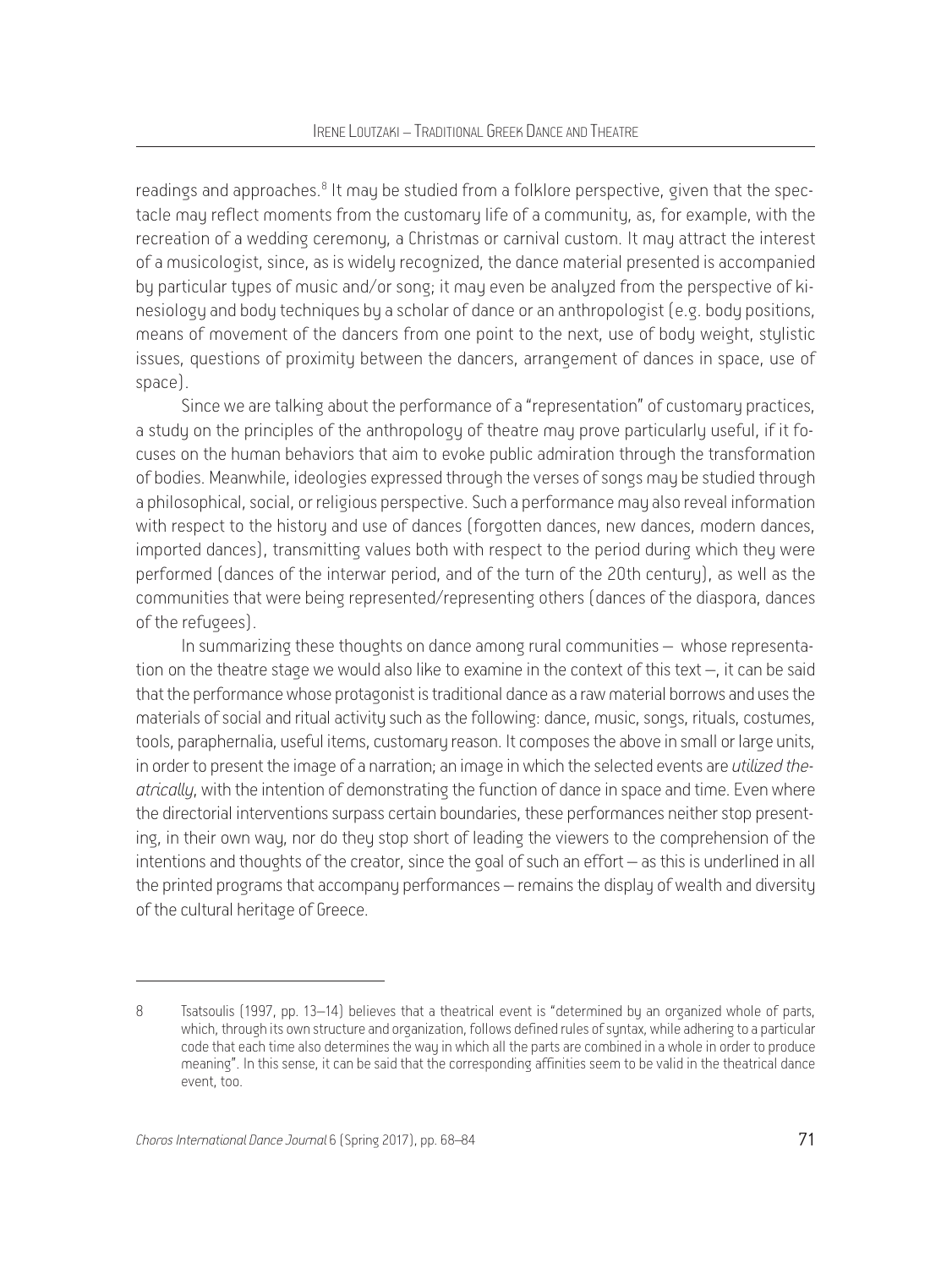## Cultural performances (or performances with a scenario)

In theatre, several factors create various tendencies. Can we speak of coincidence? Fashion? Necessity? The maturing of long-term processes? Perhaps a combination of all these factors? In any case, the "presentation of Greek dances" in the "domestic market", without shaking off the notion of tradition, moves toward their theatricalization, a tendency that seems dominant in the past few years. The question is: Why? What happened so that the dance teachers of the amateur/semi-professional, urban/rural, small/large, or even newly-founded cultural centers, suddenly resort to staging a performance with a scenario? Is a new trend being attempted, to ensure that dances remain relevant? Are the reasons clearly artistic? Or is it that in seeking a dramaturgy, more "comprehensible to the public", as with dance within a framework, the dance teachers resort to recreations of scenes of the past and "tested" recipes, in order to offer a new performance and a problematization related to the practice of staging dance performance? Or, rather, do things tend to become more personal, and thus begin to take on a personal signature?

It should be made clear from the outset that we are talking about a Greek dance performance as an artistically and aesthetically complemented happening on stage, for its organization requires a series of processes that go beyond the hackneyed approach that says, "I teach students certain dances that I will then transfer to the stage," with the intention of presenting or demonstrating them before an audience. At the core of a "complete"<sup>9</sup> performance is the text/ scenario, which contains and guides the assignment of roles, the action of the performances, and the development of the history of the persons and their actions; it subjugates the rhythm, the atmosphere, the images and the interpretation of the events. The role of the coordinator of such a multi-faceted, but also costly production, is assumed by the dance instructor, who is now personally responsible for all its stages of creation (from the conception of the idea, to the bibliographic validation, the rehearsals, and the mounting of the production in the more general sense). Thus, we see a partial abandonment of the model that relied on the reproduction of a geographical map (e.g. *Dances and songs of Macedonia*, *Dances and songs from Greece*) as would repeatedly occur in the past (Loutzaki, 2004, p. 126); now the dance instructor is called upon to serve an idea that functions as an outline for action, already known and agreed upon by the performers of the show. Thus, using a title as a guide, the dance instructor mingles dances, music, and ethnic practices into wholes, together with the human capital, namely the dancers and the instrument players. The dancers, predominantly young boys and girls, who choose dance above other activities – besides, that is why they participate in lessons on offer by every organization

<sup>9</sup> The aggressive description "complete" is introduced by the Lyceum Club in order to distinguish the professional interdisciplinary collaboration of many specializations through a highly aesthetic and artistic result from a "demonstration" of traditional dances, whose goal is orchestrated presence, with the intention of surprising and eliciting praise (Loutzaki, 2010, p. 307).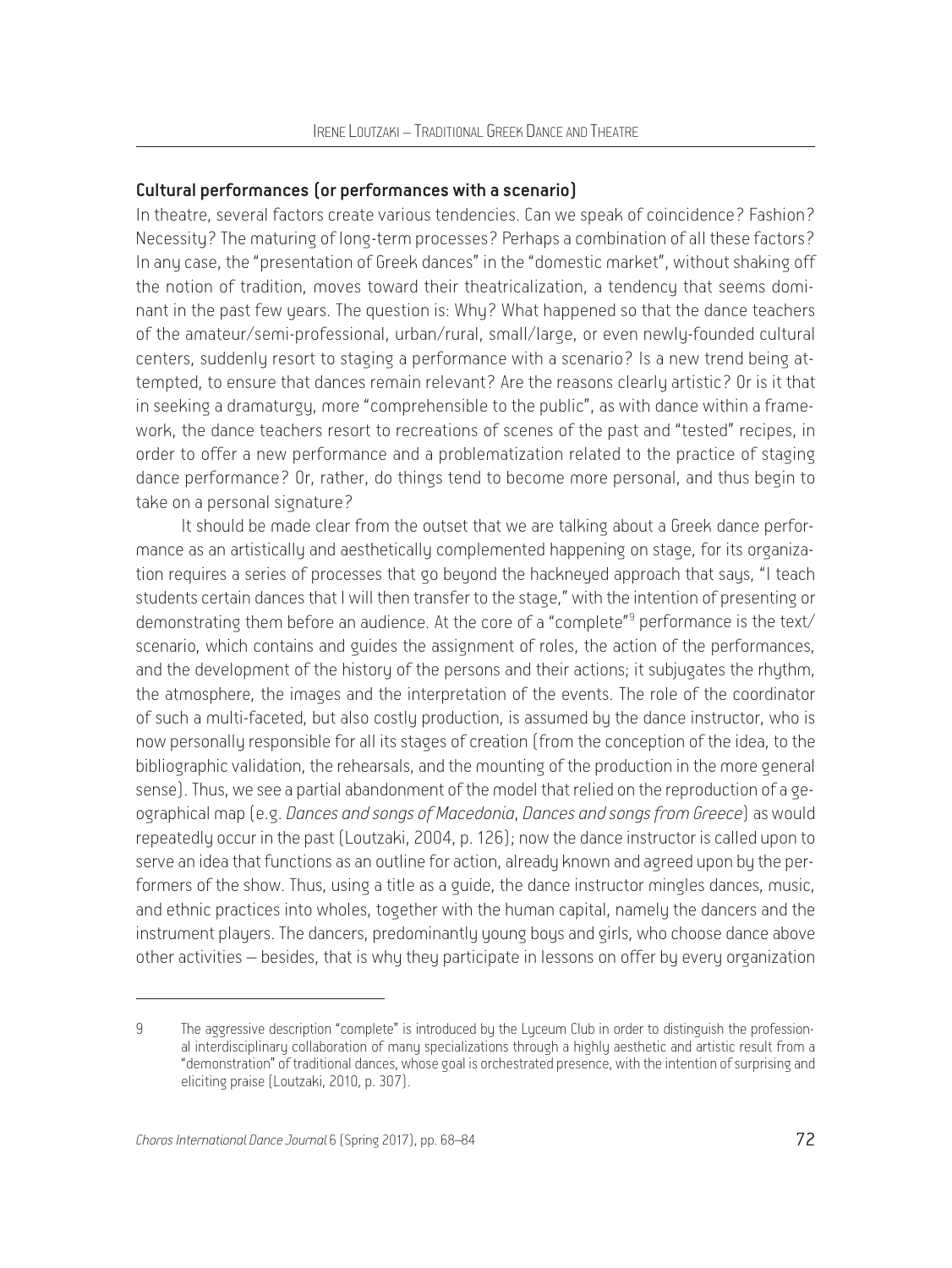– are called upon to assume not just the role of the dancer, but also symbolic, social, and ritual parts, and to participate in scenes that reflect events they have almost never experienced.

On the other hand, the dance instructor, in using the semiotics of a popular expression, attempts, through various syntheses and re-syntheses and artistic creations, to activate the subconscious in order to provoke an impression on outsiders, but also for internal consumption. In this manner, s/he takes on a magical aspect, and if s/he is successful in his/her task, s/he also becomes comprehensible to his/her viewers who, in various ways (applause, mass attendance, positive reviews<sup>10</sup>) approve of his/her creation. However, it is still the goal of this effort to move, to charm, to teach. Thus, instructors and dancers are located in a realistic manner, in order to serve stable values such as the vision for national elevation and pride, admiration and love for the ethnic-folk element or the exaltation of cultural heritage.

In focusing on the content, we may turn to Theatre Studies scholar Dimitris Tsatsoulis (1997, p. 14), who saus that every theatrical performance "borrows and utilizes aspects of the culture that it composes in order to present their image, and may be understood as a miniature version of the society being investigated". In our case, however, the question arises as to the extent to which performances that deal with Greek dance aim to secure the conditions that will provide the viewer with the freedom to become an agent of art and culture. Moreover, if we speak of a theatrical event – a performance based on Greek dance –, it brings to the fore not only the content and the means of engaging with the material, but another factor of theatre: the audience. What is it that they yearn for, after all? Is it a "faithful" presentation/reproduction/imitation of real life? Do they perceive the image in front of them as a source of ideas and valued good, rather than as a structure of social identity? Or rather, do they confront the *rural past* as more of a subject of curiosity, an exotic thing?

A first conclusion that could be drawn is that performances with a plot, along with their diverse content, are more of a "national"11 narrative, which, despite the fact that partial actions are frequently perceived as a field for the pursuit of factual elements, is supported entirely on the re-synthesis of information on rural dance, mainly of the past, seen, nevertheless, through a spectrum of evaluation on the basis of a timeless era: "When that used to happen, when that used to work!" The result is that the past is highlighted and used theatrically, since this usage is combined with a present-day perspective. In this respect, the performances also call for an anthropological reading, which explores expressive arts in which music and dance are central, though the most central element is the theatrical "rendition and interpretation".

<sup>10</sup> "The last performance by the Dance Group of the Lyceum Club at the Athens Festival was a congregation of feelings and sensations. […] The new work by the brilliant Lefteris Drandakis surprised us pleasantly and moved us deeply. Because in these 'Songs and Dances in the Circle of Life' we must – all of us must have discovered something from our youth, our puberty or even maturity!" (Andreas Rikakis, *Kathimerini* newspaper, 25 July 1997).

<sup>11</sup> National in the sense that it is "inspired by the nation or local culture".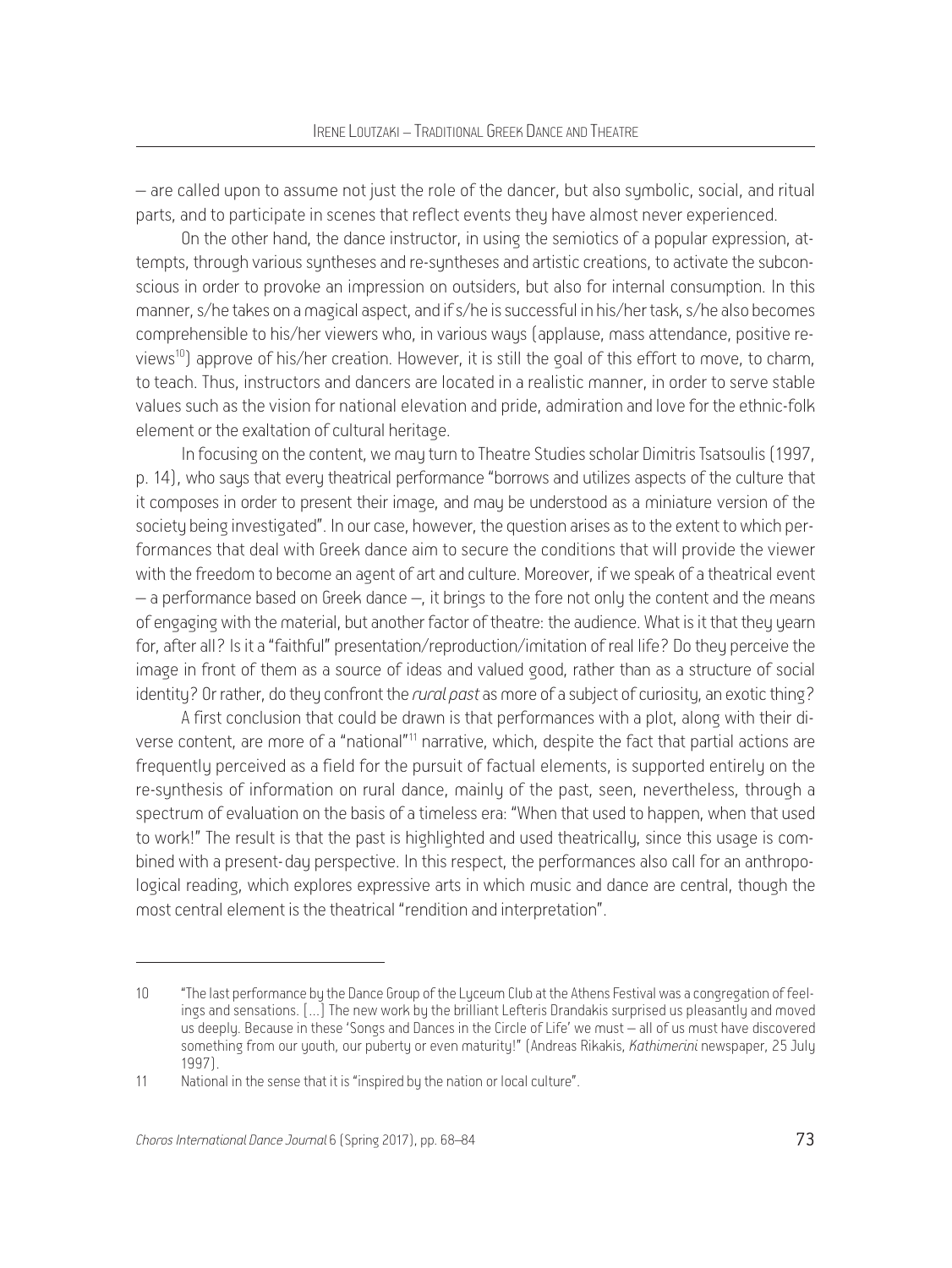This presentation is related to three performances that I attended, three interesting cultural events, which, using quick transitions and interesting creations (moving picture, word, song, music, dance, scenographic creations and transformation, dress), aim at creating a spectacle for the benefit of the audience. Thus, this text aims, through the description of the basic elements of every performance and the highlighting of the selection criteria and the appropriate codes that guided the production and organization of every theatrical activity, to emphasize the possibilities in using traditional dance as a raw material for the production of an artistic spectacle.

## 1. "Dances and Songs from the Ritual of Wedding". Direction-choreography: Lefteris Drandakis. Assistant directors: Nancy Harmanta – Giorgios Kotsos. Production: Lyceum Club of Greek Women. Athens Festival. Odeon of Herodes Atticus, 7 July 1991. Duration: 3 hours.<sup>12</sup>

*The scenario*: The wedding ceremony is composed of a sequence of rituals which convey feelings and behaviors with a symbolic character performed according to a particular type. These actions contain the limits of transition from one social state to the next<sup>13</sup> and are celebrated in the various communities of Greece. This passage does not constitute an instant natural phenomenon, but is rather a lasting process, tailored to the circumstances, and may be extended in time. The performance of the wedding ceremony, the *crowning*, is the pretext through which the family and the community are called upon to congregate in order to honor the newly-wed couple. It is in the face of this couple that the creation of a new social unit is welcomed. Entertainment – food, drink, song, dance – and the ritual are played out in parallel. As every ritual follows a structure, so does the ritual of wedding follow a structure in *space* and *time*. Moreover, the organization of this ritual reflects basic features of social life.

*Places of reference*: Euboea, Florina, Orini (Serres), Pogoni, Kefalovriso, Argolis, Drama, Roumlouki, Crete, Lefkada, the Dodecanese, and other places but also different social groups, such as the refugees of Eastern Rumelia and the Sarakatsani. The costume sets emphasize the character of the social group of origin.

*The formulation of the structure*. 14 An analysis of the performance by quantity:

<sup>12</sup> The wedding was a performance in the repertoire of the Lyceum Club, later revised and presented in several theatres, such as the Athens Concert Hall (1992), a theatre in Odessa (1994), and at the "Mediterranea" Biennale in Lyon (1998).

<sup>13</sup> The ethnologist Arnold Van Gennep (1960) recognizes that the wedding ceremony, like every rite of passage, has a three-fold structure. It is made up of rites of separation, passage, and integration.

<sup>14</sup> The information that follows was drawn from a printed program of the performance (Lyceum Club of Greek Women, 1991). The cinematized version of the performance, directed by television conductor Stamatis K. Chondroyannis, may be found in digitized format in the ERT archive. See http://www.ert-archives.gr/V3/public/ main/page-assetview.aspx?tid=7855&tsz=0 &act=mMain View).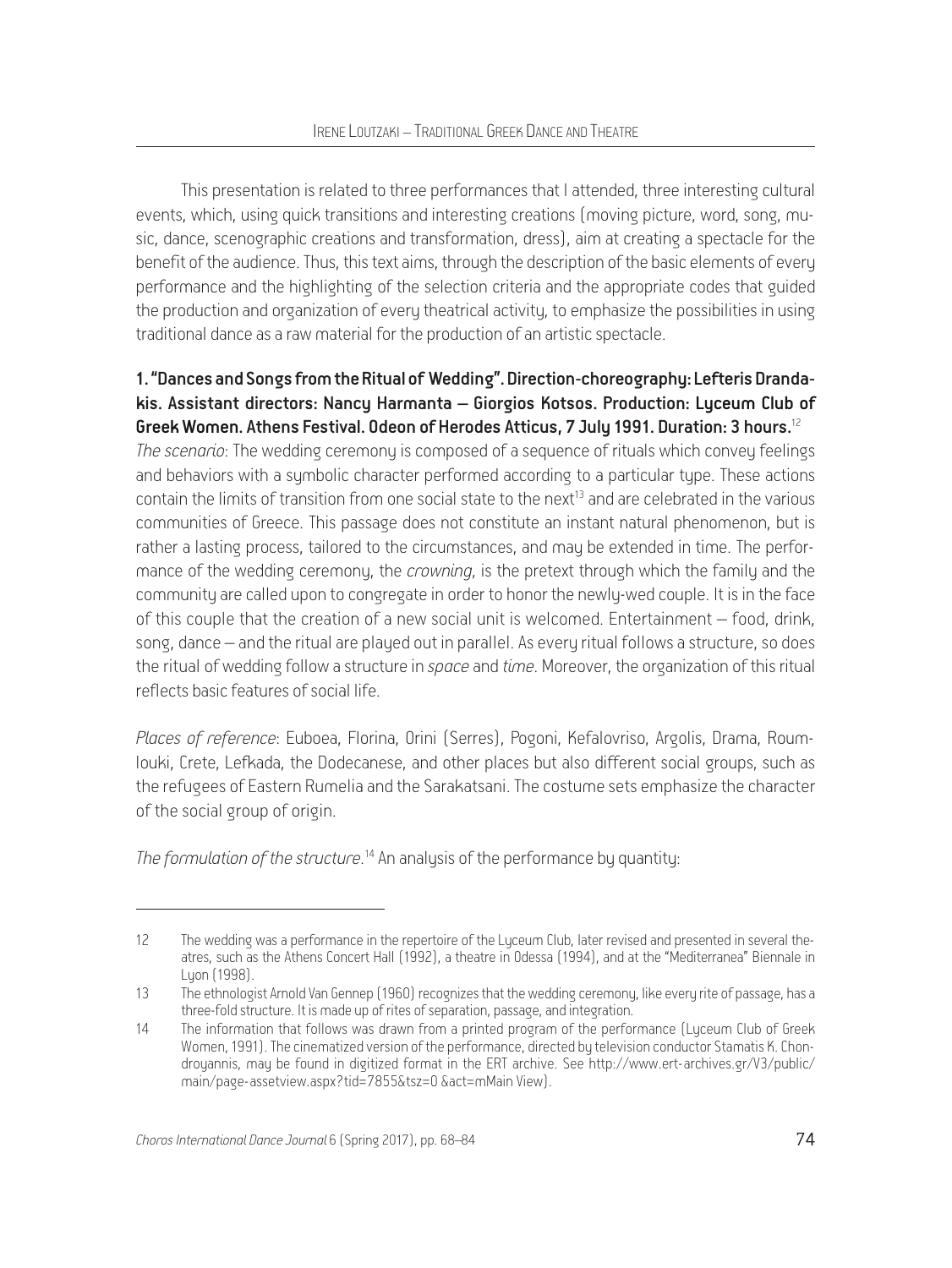a) *Prologue*: A distinct section of the performance, which introduced the spectator to the story of the performance, while using marital symbols,<sup>15</sup> wishes and dances.<sup>16</sup>

b) *Act I*: "From the preparation of the wedding" (washing of hair,<sup>17</sup> the sticks of happiness, the matchmaking,<sup>18</sup> the decoration of the emblem,<sup>19</sup> the arrangement of the bed,<sup>20</sup> the dowry,  $21$  the eve of the wedding in the bride's home).  $22$  In the pre-wedding period, the ritual takes place inside the house, on the bride and groom's threshold, and reaches a climax with the departure of the bride from the home, to go to church. The separation of the space reflects the difference in the role of women, which appears to be protective and is expressed through song and dance, whereas men, where they are allowed to participate, take on an auxiliaru role.

c) *Act II*: "The wedding" (the shaving and bedecking of the groom,<sup>23</sup> the dressing of the bride, the departure of the bride, <sup>24</sup> the procession, the crowning, the *tranos choros*<sup>25</sup> on the day after the wedding).<sup>26</sup> In this transitional stage, we observe a separation of space (in the interior of the bride's home, in the interior of the groom's home, in the street). The sacred ritual (the crowning) and the entertainment call for the gathering of the family and the community, which are represented symbolically in the first instance through the creation of two dance circles (by gender), and in the second instance through a circle, where men and women of all ages take part at once.

<sup>15</sup> Flags, ensigns, emblems, apple trees, bread loaves.

<sup>16</sup> *Kleistos* (Kimi, Evia), *Syrtos* (marital song), *Spiri Piperi* and *Ston Kombo, stin riza kovoun tin elia* (Kimi, Evia). Costumes: from Kimi, Evia.

<sup>17</sup> *Patinada* (couplets in this case), *Ballos*, *Milia*, Yannis of Marathos. Costumes from Lefkada.

<sup>18</sup> Funeral song, Dance for two, *The preparation of the leaven* (song), *Come on boys and join the dance*, *Fesodrevenagas-Tassa*, *Syrtos* of Pilaia, Thessaloniki. Costumes from Ayii Pantes, Thesprotia.

<sup>19</sup> *Leventikos* or *Poustseno*, *To Flambouro* (song), *Bayratse* or *Gerontikos*, *Sta tessera-Akritikos*. Costumes: Antartiko, Florina.

<sup>20</sup> *Kato choros*, *Pidichtos*, *To Sperveri* (song), *Sousta, E! pou 'se*. Costumes by Embona, Rhodes.

<sup>21</sup> *Ta prikia* (song), *Patinada tou gamou*, *Oraia pou'ne i nifi mas* (song), *Baidouska*, *Leventikos*. Costumes by Volakas and Xiropotamos, Drama.

<sup>22</sup> *Syngathistos*, *Syrtos*, Troiro (Thrace). Women's costumes from the Karoti village of Evros, men's costumes from Kavakli, Eastern Rumelia. *Road song*, *Syrtos-Pentozalis*, *Tragoudi tis tavlas*. Women's costumes from Anogia and Chania. Men's costumes: breeches. *Mitrena*, *Proskinitos* or *Klainiatska*, *Bela Olympio*. Costumes from Goumenissa, Kilkis. *Kastrinos* or *Maleviziotis*, song. *Rizitika* songs: Karanos Association, "I Riza".

<sup>23</sup> Praising of the groom, *Masenta*, *Soumbeti-Syngathistos*, *Lissavo-Geiko*, *Soumbeti-Patinada*. Women's costumes: Liti, Thessaloniki, Men's costumes: Promachi, Almopias.

<sup>24</sup> Praising of the bride, The slender lady's dress, Little Eleni or Eleni the Daughter, *Gaida*, *Ti stekisi chryso m' dentri*, *Patinada*-*Syrtos*, Praising and blessing of the bride, There goes our bride. Costumes: Drimos and Liti, Thessaloniki.

<sup>25</sup> *Patinada*, Pilgrimage, *Ekklisia mou koukloti*, *Byzantine Ecclesiastical Chant*, *Tranos*, *Syrtos*, *Tis Patronas-Traios*, *Pousnitsa*. Women's costumes from the Roumlouk region of Macedonia. Men's costumes: Gidas and Episkopi of Imathia.

<sup>26</sup> *Paraxipnimata*, *Perioli*, *Ballos.* Women's costumes: the "megala alayia" of Nissiros. Men's costumes: breeches from the Dodecanese.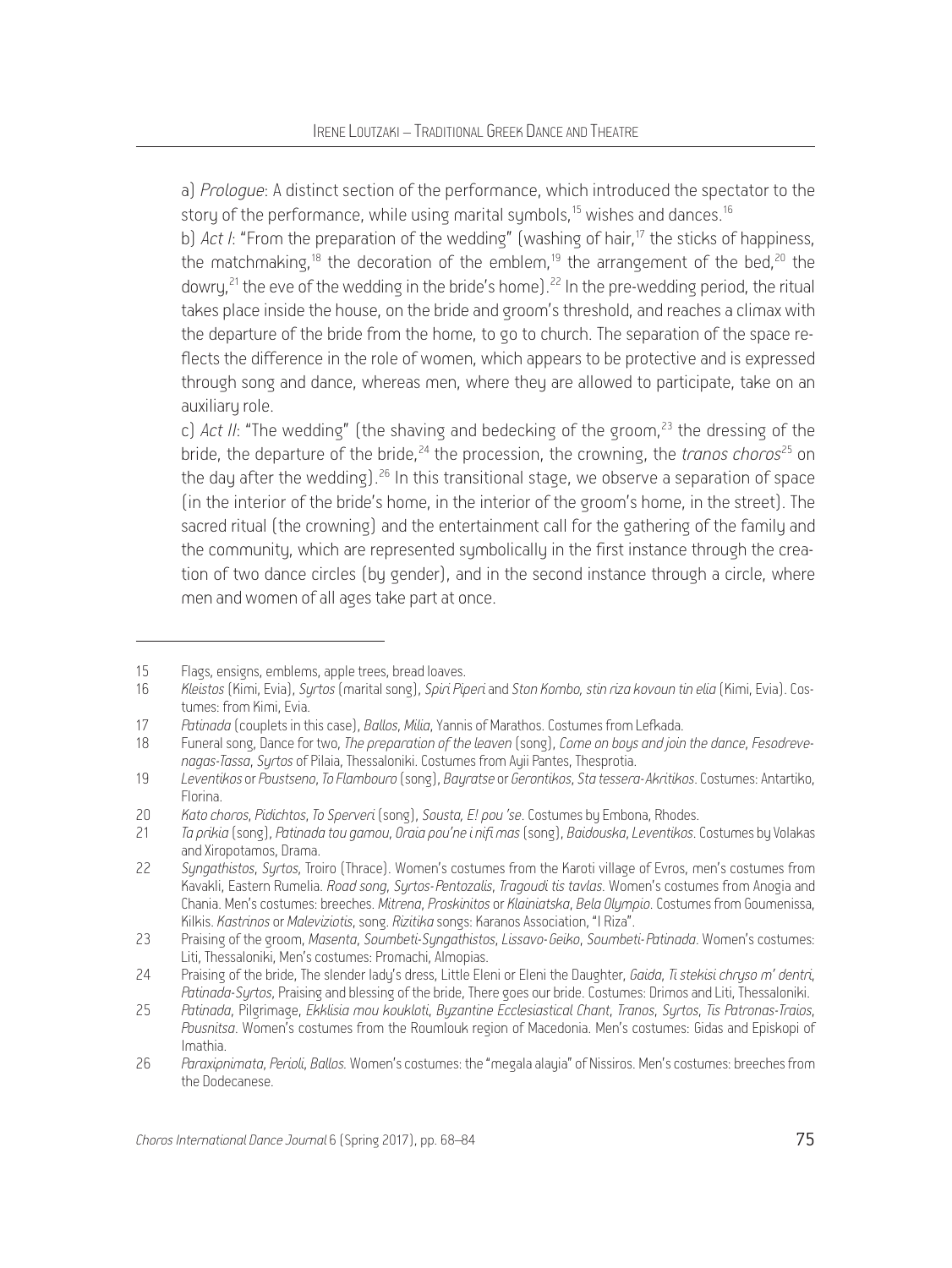*d) Epilogue*: A distinct section with wishes, marital symbols, song, and dance in which all performers of the act take part.<sup>27</sup>

*Roles:* The groom, the bride, the best man, the best woman, the parents of the groom, the family of the groom and bride, the friends, the guests.

*Participants*: The dance group of the Luceum Club, Members of the "I Riza" Association (Kidonia, Crete), the traditional choir of the Lyceum Club, as well as musicians from Goumenis, Gida, Florina, Volaka (Drama) and Crete.

# 2. "Cheers to the Oncoming Wedding". Scenario-instruction: Giorgos Ziogas – Research team of the association. Production: "Evros" Cultural Association for Traditional Dances. Garden Theatre, Alexandroupoli. July 2005.

*The scenario*: The wedding ceremony is a link to the Mareika villages (Evros, Thrace), and is accompanied by live music, dance, and food. The core of the ritual is the ecclesiastical procession, though before and after it many rituals will take place, each with a goal in mind (protective, advisory, initiatory, symbolic). The rituals function as a testimony, and as a ratification of an important event, such as a wedding, which creates a new family through the synthesis of two persons.

*Place of reference:* Mareika villages (Evros, Thrace). Costumes: men's *potouri* garments. Women's costumes from the Mareika villages (bridal, festive, and daily), Pirgos and the villages of Eastern Rumelia.

The formulation of the structure.<sup>28</sup> In the performance, we observe the reproduction of a Mareiko wedding. And in this case the rituals were united according to the relations in *time* (before the ritual, during the ritual, after the ritual), and *dance* (interior of the home, church, street, courtyard). An analysis of the performance by quantity:

a) *Prologue*: A distinct section that begins with the reading of a brief text by a narrator. Teeming with personal experiences and memories, the narration introduces the spectators to the spectacle for the importance of this element, the wedding, which is chiefly social, to be understood. b) *Chief part*: The preparation of the leaven,<sup>29</sup> the painting of eyebrows and hands by the

<sup>27</sup> Wishes, closed-circle dance, *"Neva kateva Panayia me to Monogeni sou".*

<sup>28</sup> The analysis and description were chiefly based on the cinematized version of the performance, bu the television channel DELTA, in 2005, but also on a brief elucidatory discussion with its performers. In summary, a ver sion of the performance that lasted 26 minutes, which I had the opportunity to attend at the 37th International Festival of Zakopane (Poland) in July 2006, where the Association was taking part, and earned the third award in the "authentic dances" category.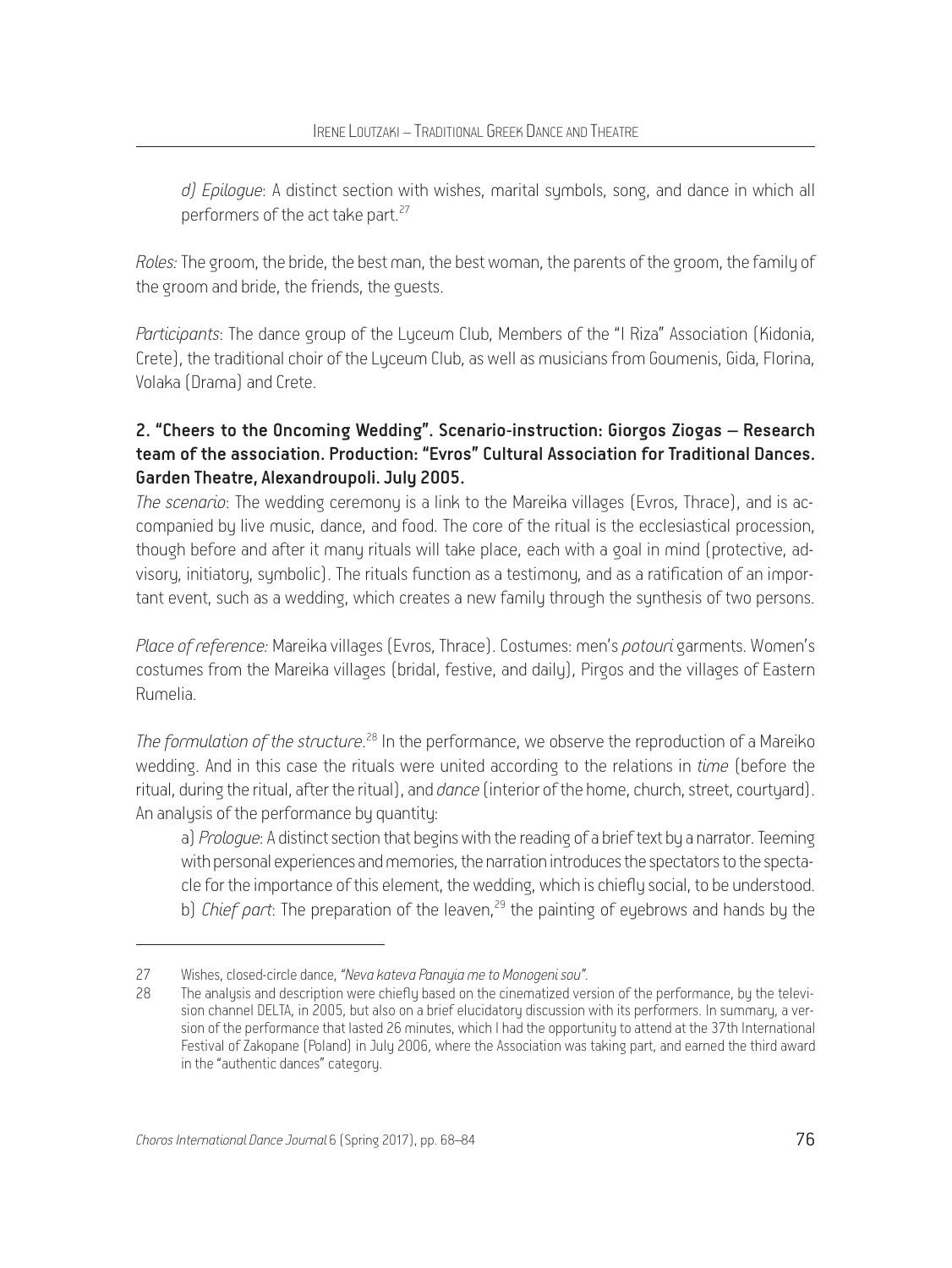maid of honour,  $30$  the shaving and bedecking of the groom,  $31$  the handing over of the emblem,  $32$  the gathering in wait for the groom in the bride's home,  $33$  the departure of the bride and the exit from the home, the breaking of the *protopsomo* bread, the throwing of apples by the bride,<sup>34</sup> the journey to the church,<sup>35</sup> the crowning,<sup>36</sup> the reception of the bride by the mother in law, the washing of hands by the bride,  $37$  the dance of the best man with the jug.  $38$ c) *Exit*: the common dance, with the participation of all performers in the performances but also that of the audience  $39$ 

*Roles*: The groom, the bride, the best man, the maid of honour, the *bratimia*, the parents of the best man and the bride, the family of the groom and bride, friends, guests.

*Participants*: Members of the association, pupils of all ages from the classes, as well as an ensemble of traditional instruments composed of a *gaida*, an accordion, drums, a violin, a *laouto*, a clarinet.

# 3. "From Andros to Athens…" Text by Nancy Harmanta. Composition and editing by Giorgos Kotsou and Nancy Harmanta. Production: Andros Nautical Club. Theatre of the Michael Cacoyannis Foundation, 23 January 2011.

*The scenario*: In May 1821 the modern history of Andros (one of the Cyclades) begins, during which the island found itself at the peak of the island group's economic prosperity, thanks to its strong shipping industry. From that time to the present, the demographic and social web of the island saw many changes, which were "reflected" in society, shaping, as time went by, different "profiles" and social behaviors, some of which are visible even today. A similar development was seen in the spiritual and artistic activity of the island, the course of which was neither continuous nor whole, as it frequently saw periods of downturn that succeeded periods of creative upsurge.

When the Andriots speak of dance, which they regard as an inalienable part of their entertainment, they do not mean the steps, but the context in which the dance moves are played out: weddings, evening parties, name day celebrations, festivals, dances.

<sup>29</sup> *"Protopsomo"* (song), humble dance, *"Piristirouda mas"* (song), *Syrtos-Syngathistos*.

<sup>30</sup> *Syngathistos* and *Choros gia ti gikna*.

<sup>31</sup> *"Afenti mou sintassontan"* (song), humble dance, *sichtir havasi*, *Syngathistos*.

<sup>32</sup> *"Simera ine Kiriaki"* (song), *Zonaradikos*, *Syngathistos*.

<sup>33</sup> *"Afto t'askeri"* (*Zonari* dance), *Syngathistos*, *Sou'pa mana'm*.

<sup>34</sup> *"Chereta nif' chereta"* (song).

<sup>35</sup> *"Pigame ke piram",* handkerchief dance.

<sup>36</sup> *"Potirion Sotiriou lipsome"* (ecclesiastical).

<sup>37</sup> *"Evga evga mor' mana m'"* (song), *Syngathistos*.

<sup>38</sup> *Koulouriastos*, *Drista*, *Dentritsi-mantilatos*.

<sup>39</sup> *Syrtos*, *Syngathistos*.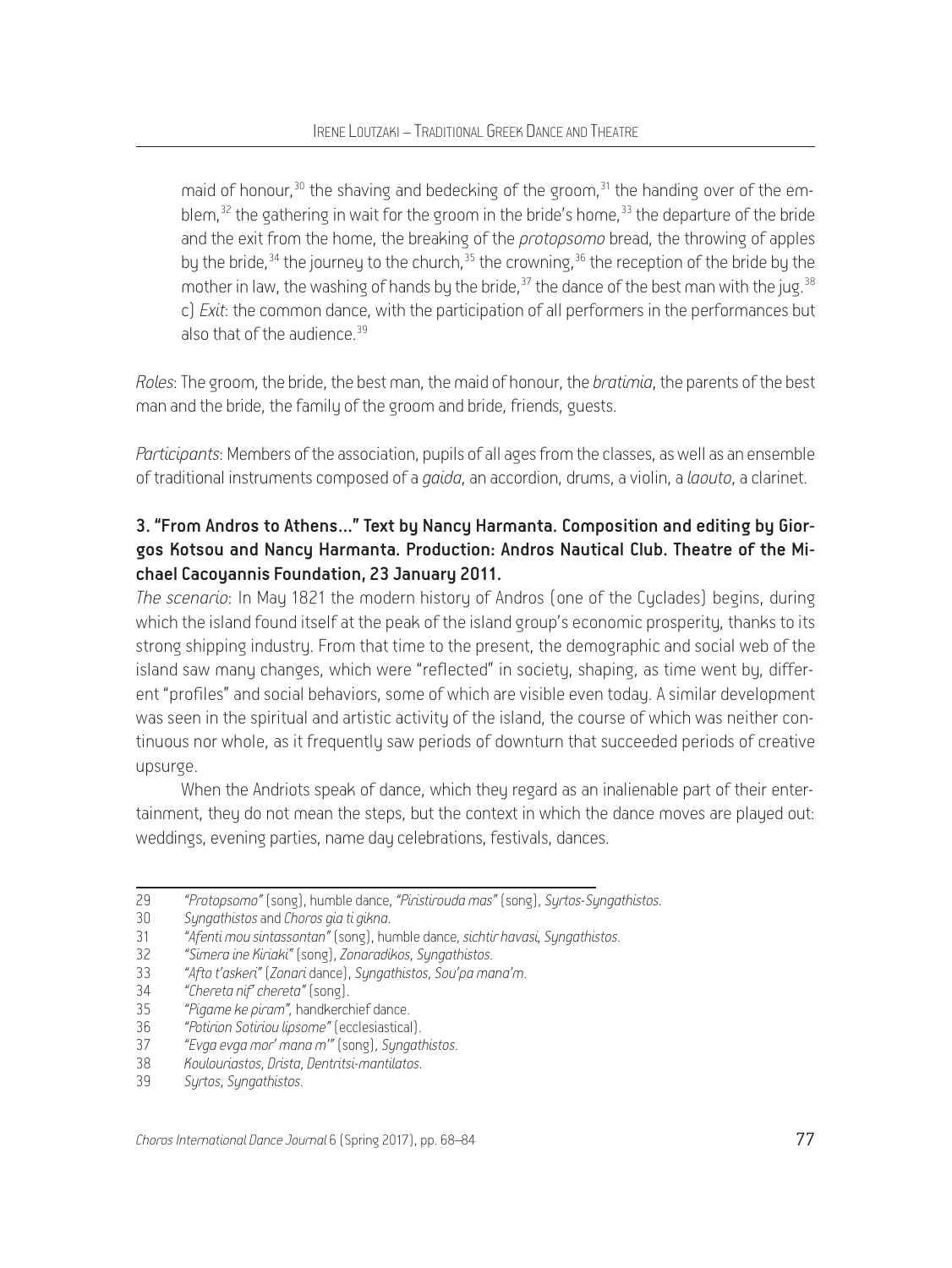*Time and place of reference*: Villages of Andros and the town of Andros (Chora) (end of the 19th century, beginning of the 20th century), Athens (postwar). Costumes: rural and urban attires from every era.

*The formulation of the structure*. Analysis of the sections of the performance by quantity:

a) *Prologue*: Introduction, where the main hero of the story, the narrator in the part of the grandfather, nostalgically describes real events and occurrences, feelings, and ideas, integrated in a historical and social context through the flashback method. The narration that follows the natural course of events emerges through a local tupe for every period, and is illustrated through moving and static images drawn from local and private archives. As a figure, the narrator is present throughout the duration of the performance, as his speech functions in an explanatory manner with respect to what will happen; simultaneously, it also functions as a bridge between the episodes in which the protagonists are the dancers, singers, musicians.

b) *Episode A:*

1. Andros toward the end of the 19th century. *During the Celebrations* ("Mars", *Syrtos*, and *Balos* with couplets, *Katsivelikos*, *Sousta*, quadrilles).

2. Andros, interwar period: *In Kotsakis's theatre* ("Let me lean", "Like a magical dream", "In the mouth, in the mouth", "My heart aches for you," "Plou plou"); *At Frangoulis's restaurant* ("*Rezenta", "Cumparsita*" (tango), "If you had a heart" (*fox anglais*), "If you don't want me, we will elope" (charleston), "My jealous one" (*Hasapiko*), "Hold me tight" (waltz), "Old tavern").

c) *Episode B:* Athens, after the war:

1. In a family centre ("Many times", "I never want you to come back" (bolero), "People and Kolonaki" (swing), "The last tram" (cha cha), "Put out the fire" (mambo), "You also look like the sea".

2. *At a people's hangout* (sunset – *Zeibekiko*), "You are the reason I suffer" (*Hasaposerviko*).

*Roles*: Men and women of the Andros community.

*Participants:* The Dance Ensemble of the Lyceum Club of Greek Women of Salamis (director: Glafkos Harmantas), framed by an ensemble of artists, such as the narrator-actor Christos Aslanidis in the role of the grandfather, the soprano Giouli Karagouni from the National Opera, vocalists Zacharias Kaerounis and Christina Lazarou. Also taking part were the musicians: Yannis Pavlopoulos (violin and vocals), Nikos Katsikis (bouzouki), Andreas Tsekouras (piano, accordion, guitar, banjo, *havaia* and mandolin) and many others, dancers, as well as a multi-member orchestra.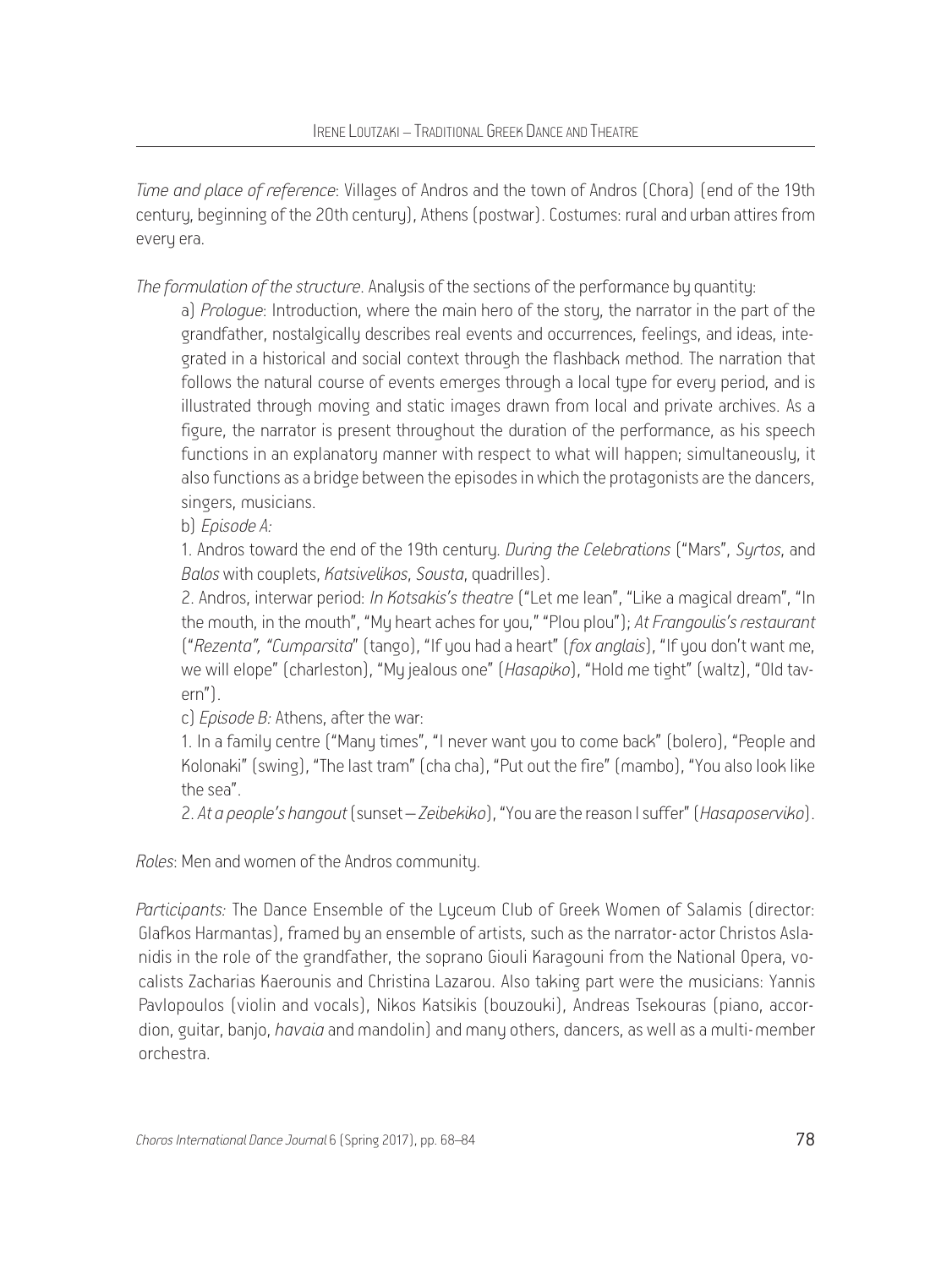Analysis of the points of the three performances and a suggestion on how to read them

The preceding descriptions, despite their summary form, offer, I believe, those few ethnographic data that depict in some way the methods that were used in accordance with the melody and content of every performance.

I will subsequently attempt to identify certain interesting passages while describing the same performances in a somewhat more sustematic manner. Thus, in initiating this analusis, I would say that the three examples signal three different cases of utilization, of shaping and developing the dances of small agricultural communities, where, once products of collective creativity, they turned in the hands of the "director/dance instructor" into products of individual artistic conscience. Regardless of whether they were expressed or not, or even whether they were broadly understood or not, a methodology, whose theoretical context functioned as a guide that directed both the composition of the material (the choice and order of appearance in the act) as well as the realization of the performance, was adopted for the design of every performance. Thus, based on the content, these three performances constitute three distinct means of managing and highlighting of Greek dance through a narration:

a) *A ritual* (in this instance, a wedding ceremony) *whose composition was based on the patching together of contemporary dance and customary practices from various regions, together with the documentation that relates to the place of origin and their modus operandi* (etic approach).

Using a three-part model – before, during and after the crowning –, the Lyceum Club, as a basic criterion, appears to command the *functional integration* of the activities in the scenario. For the creator, what mattered was that the spectators realized that, in creating a performance, a whole is created, which may be made up of "heterogeneous" (from one point of view) marital activities – their selection was made by different communities; however, they assume importance and meaning and function as a whole from the moment that they are used as elements of an image, in this particular instance of an image that reproduces the idea of a Greek wedding (see the formulation of the structure and the places of origin of the activities). Thus, I would say that the directorial instinct of the creator is established in the fact that they managed, through the "framing" of *specific* customary actions connected to marital rituals, to unfold the story of a "traditional" wedding ceremony. These customary practices, however, obtained cohesion and existed as wedding ceremonies only on the theatre stage. Thus, in the performance, the activities went beyond everything that is presented functionally in the place from which they were drawn, since the goal in selecting them was the creation of a period – when things worked – with "artistic" *pictures from tradition* that reproduced an idea about rural Greece from the start of the 20th century, for instance. At first sight, the geographic indication seems not to account for the choice of different activities. The reference to their place of origin was, however, present (see the printed program), as some elements – for instance, the costume and the means of performance of certain ritual practices as signaling a social group – set the tone for specific places in which every feature may be found.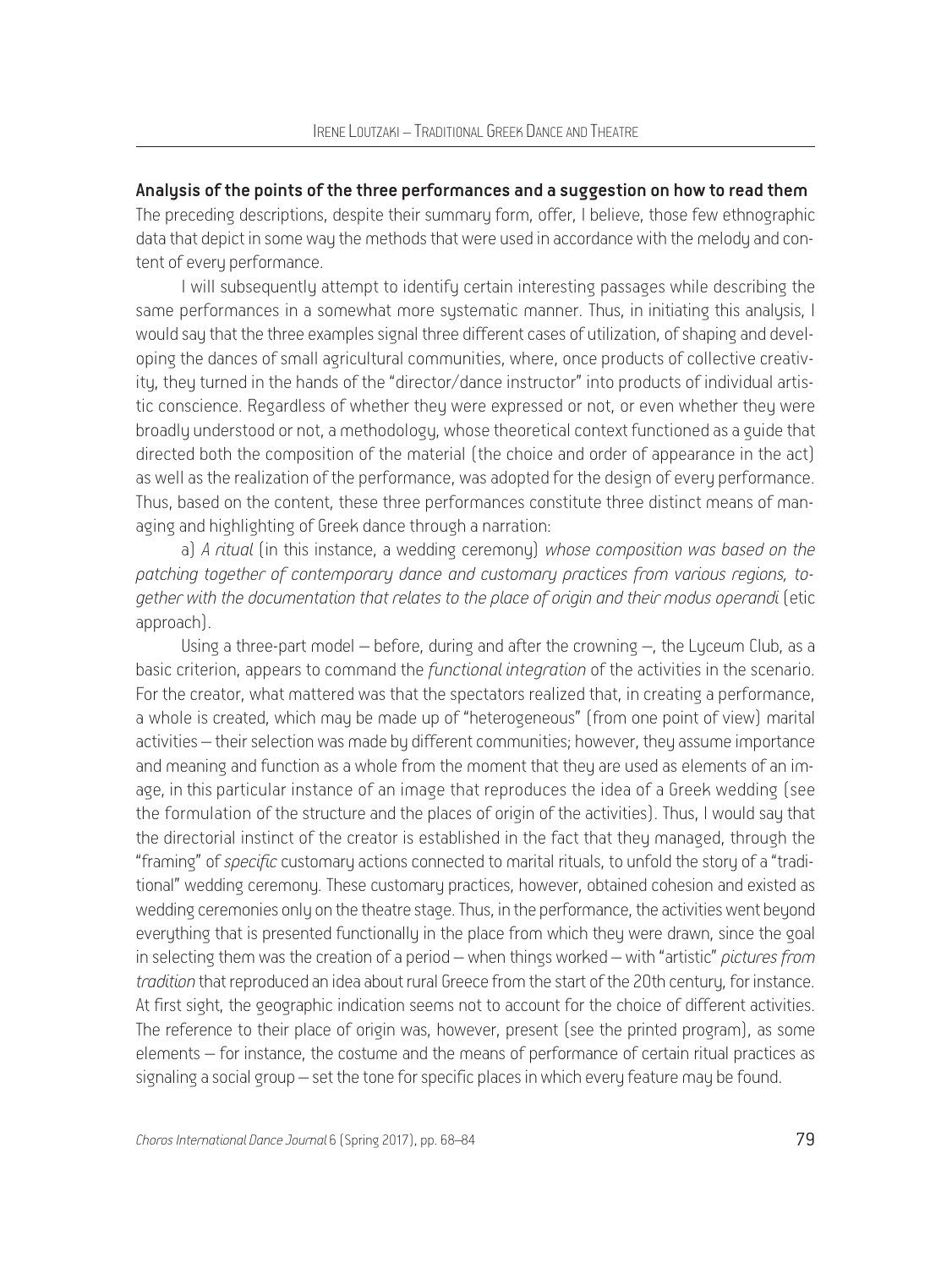Another element is the use of dances. Traditionally, dances that are tied to wedding ceremonies are simple, ritual, and marked by variety, since special songs (songs of praise, advisory and symbolic songs) are highlighted. As a rule, these are interpreted by women, close relatives of the bride or the groom. The marital dance, which is unique, is that which the couple will perform after the crowning.

In the particular performance, the dances – particularly scant in number when compared to other performances by the same company – that accompanied every separate action had a more ornamental, rather than functional character, a tactic that leads to the thought that the measure, composition, and melody, together with the form of the dance, all function as criteria that determined the choices of the creators, regardless of whether or not these choices were entirely harmonized with the notion of wedding.

Thus, I would say that the second criterion in choosing the activities, just as important as their functionality, is their aesthetic substance. Because, as acts, these activities also have an aesthetic substance.40 Besides, dance, music, song and ritual have all been drawn from the broad pool of folk wedding rites and traditional practices in Greece (I would add the term "from the outside in"), with the single goal – as mentioned in the printed program – of presenting them in a "theatrical manner" in order for them to "serve the broader notion of a 'Greek wedding'" (see Lyceum of Greek Women, 1991, p. 2).

b) *A ritual* (in this particular instance of a wedding ceremony) *the construction of which is composed of dances and ritual practices from a local dance tradition, or of a number of germane dance traditions through a homogenous area, with particular reference to dance as a dimension of the behavior of man in society* (emic approach).

The second example concerns the initiative of a private rural association in Alexandroupolis, which, in June 2005, *dared* to stage its own wedding, in the garden theatre of Alexandroupoli. The performance, produced by the Association itself, was integrated in the context of the event that was organized by the Association with the closing of the school's classes approximately every two years, and was primarily directed at the students (who also happen to be the protagonists in the performance) and their relatives, but also constituted an artistic event for the city. As the president of the Association admits, the motive for this performance was the performance of the Lyceum Club.<sup>41</sup> But, he adds, their effort was based on the experiences of the members of

<sup>40</sup> "As an intangible concept, dance belongs to common cultural phenomena – like music and poetry – which have no utilitarian functionality; when used only in an aesthetic manner, they are destabilized with regard to the meanings that they convey; their meanings then lose their autonomy, they are dis-jointed from their determined functionality and obtain others, based on aesthetic" (Loutzaki, 2004, p. 115).

<sup>41</sup> This particular performance found many imitators, since as a subject it was a basic motive for every form of cultural association to present to their own audience their own wedding. Thus, Antzaka-Vei (2010, p. 334) very eloquently mentions that this performance led to the creation of a school, in one manner of speaking.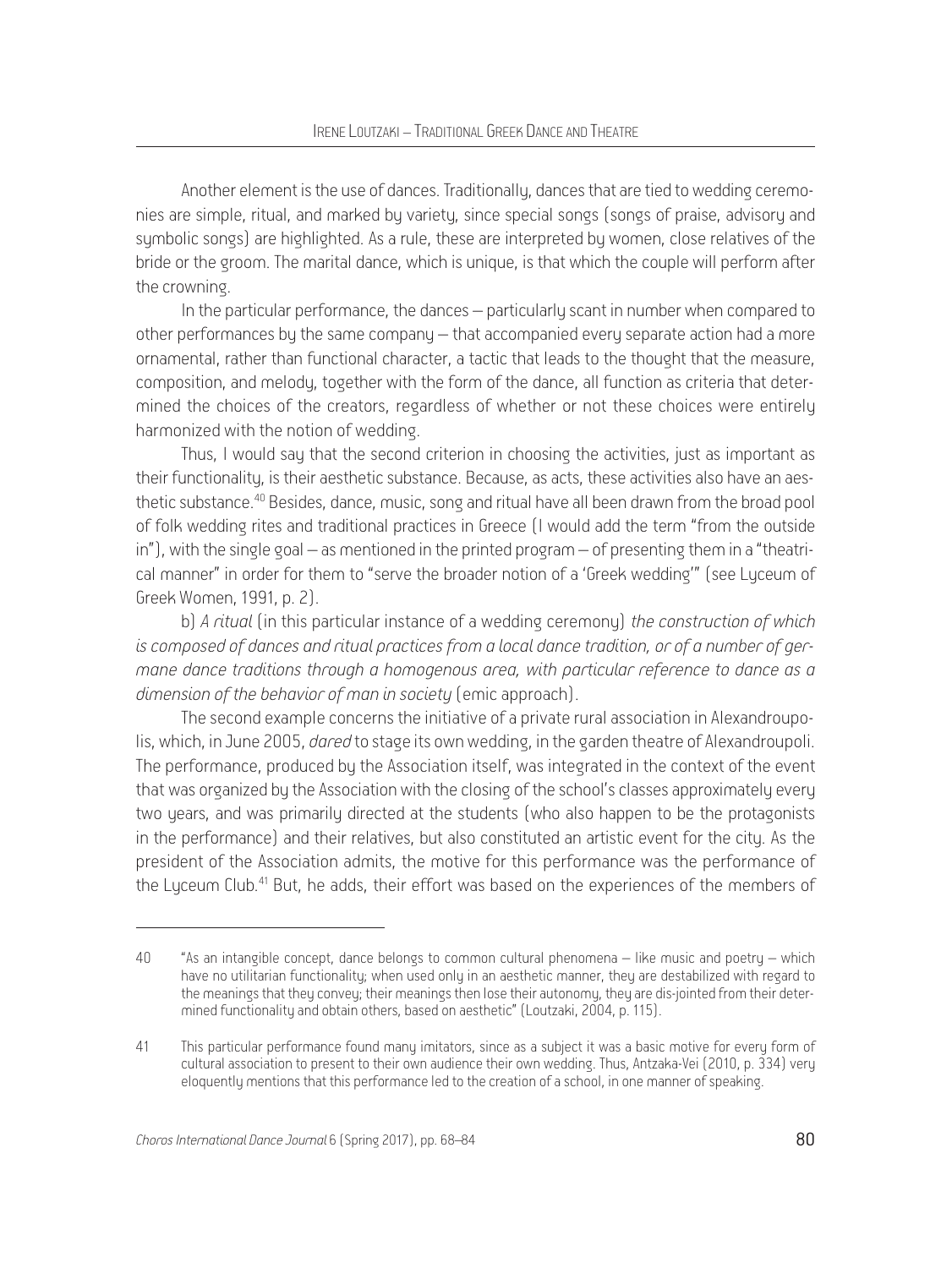the group, and the results of the field recordings that the Association initiated years ago, <sup>42</sup> in the Marides communities (in the Northern section of the Evros prefecture).

The Association, wishing to stay close to reality, attempted to render in the most faithful manner possible the individual activities on stage (I could, for the sake of analogy, compare this effort to Geertz's "thick descriptions"). Upgrading the process of wedding to the level of a theatrical episode – in this instance, we mean the Mareika wedding – the Association attributed importance to the factual material and the means of gathering it, following an "insider's" narration of the ritual, while using local definitions and taxonomic categories (see the formulation of the structure).

Thus, from a mere theatrical narration, the performance is converted into an organic means that expanded its search on three levels: the micro-scale of the steps and sounds (like the use of a single dance, the *syngathistos* dance, as the one that is by definition related to wedding), the medium scale of human relations and behaviors (like the usage of persons of different ages), and the macro-scale of tradition, of civilization and society (like the dramatized historicization of wedding events as they are performed in a particular area). As a result, the view of the creator of the performance approaches significantly the perception of the informants: rituals, dances, music neither as tunes and steps nor as culture or tradition, but as interaction and communication through certain expressive forms, in which practices, steps and tunes, culture and tradition function as constituting elements (Ronström, 1999, pp. 135, 140); and this is because in wedding the roles cease to be clearly dance-related but also become social, symbolic, ritual.

In conclusion, I would say that, in the second example, a basic criterion for the choice of different scenes was that the way the wedding activity was carried out culturally at a local level should be understood. Besides, the audience that it was directed towards, in contrast to the Lyceum Club's tradition, was entirely Thracian. Thus, on stage, the "wedding" of the Association was presented, on the one hand, "from the inside", from the perspective of the organizers who were responsible for its implementation and, on the other, from the perspective of its performers who, as locals, had experienced and could not only render, with particular feeling, the roles they had taken on, but could also interpret the consequences of the event (emic approach). The priority of the performance was based on highlighting the speech and the acts of those same organizations that put together the social event, while functioning in an auxiliary manner toward other perspectives (theatrical adaptation), that analyzed the structure and action of the wedding ceremony "from the outside".

c) *The intense study of the dance tradition as a system of cognitive and social process that in its turn constitutes a part of it, or is associated with the social and political system of an island culture.* 

<sup>42</sup> Whatever is taught to the members of the Association is the result of a years-long recording carried out by the research team of the Association during meetings with musicians, singers and residents of various areas of Thrace and Evros Prefecture in particular. See a historical overview on the Association's website: http://www.oevros.gr/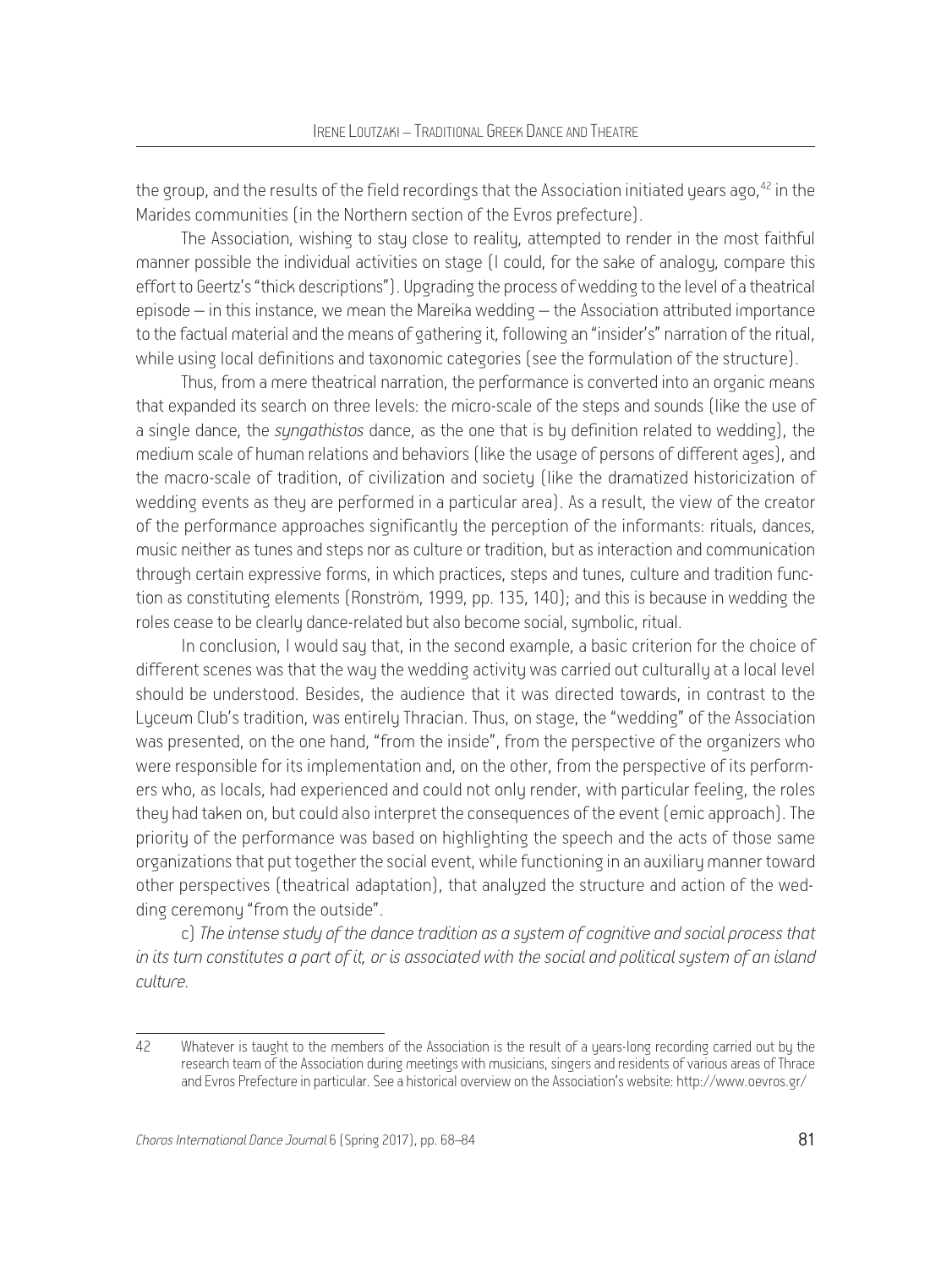While being greatly innovative and wishing to pleasantly surprise its members, the Nautical Club of Andros (NOA), with the pretext of the cutting of the *vasilopita*, an annual holiday that is directed exclusively towards its members, *ordered* the performance for it to be the core event of the celebration. The performance was a "spectacle full of dance, music, songs, based on the memories of old Andriots with references to the celebrations on the island, but also Athens".<sup>43</sup>

The third example stands out from the other two, as dance, the main subject of the performance, was integrated into the – ever-shifting – aesthetic and ideological, personal and sociopolitical, but, above all, social context. And while in the first and second examples the marital activities are seen in their timeless dimension, in the third example (the Andriot dance activities), these same activities are understood in their development, where what is presented is an element in its succession (Andros, 19th century / Athens, 20th century; Andros: rural/urban; there: the island / here: Athens). Thus, in masterfully utilizing historical testimonies and evidence from the local and family archive, the "directors" of the performance presented the dance culture of the island of Andros, while highlighting various aspects of its urban life.

From the point of view of the theme, the performance was organized into three parts; it constituted a small narrative, where the first part referred to an agricultural space, related to the town of Andros (Chora), its customs and culture, and the second concerned urban space, based on the urban environment of Athens, man in the city and his entertainment. Initiating from the realization that *space* constitutes one of the frameworks of the formulation of memory, there was an attempt in the performance to project the relationship between urban space and historic memory (e.g. in celebrations, in Kotsakis's theatre, at Frangoulis's restaurant). Their elements were the daily lives of people, the way they dressed, their food, their habits, and their preoccupations in daily life, the *Syrmos* dances, as well as their entertainment; a form that offered a new understanding through which space might be used (the decoration of space is used) for the "live" frames to materialize. In essence, we are talking about selected moments in history that supported one another, and were there to historicize (visualize) the narrator's text.

An interesting observation that also set the tone for the performance was that an attempt was made so that the volunteers in the performance, members of the dance ensemble of the Lyceum Club of Greek Women of Salamis, directed their feelings internally, felt it inside, experienced the moment and shared the stylistic and kinesiological tricks of the past. This means that with persistence and several rehearsals, they learned how to walk on stage, how one sex behaves towards the other, or how the individual behaves toward the group, the use of space. It is something that may ultimately be learned.

<sup>43</sup> "We journeyed together through the old Andros festivals, to the interwar taverns at the Port and to the dances that were organized in the Athenian halls and the night clubs. We were carried away by beautiful melodies that we silently hummed, we were moved by them, and danced meaningfully dances like the *ballos*, the *syrtos*, quadrille, tango, waltz, cha-cha, mambo…" (http://www.noa.com.gr; see events from 2011).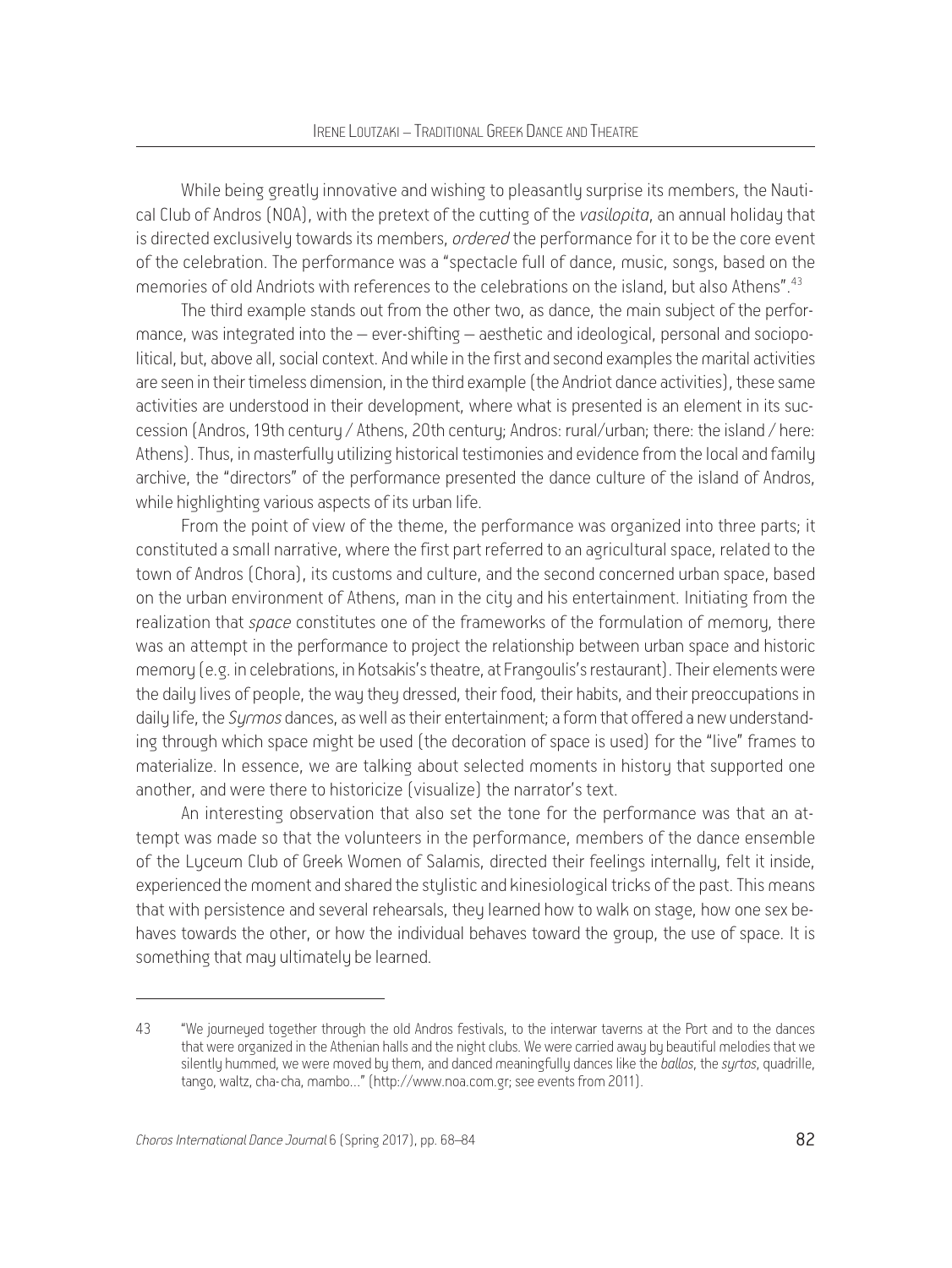### Epilogue

The three performances revealed a volume of spiritual work, the greatest part of which went beyond the level of a mere restructuring of the dances. Every creator managed, in their own way, the dances and customs that they chose as means of expression, yet all invested in the search for ideas through "direction". Thus, they revealed that they shared some concerns, they surpassed the limits of tradition and touched upon the art of dance. An important element in the analysis was the printed program that accompanied every performance – particularly well looked after and informative, with extensive texts and photographs in the case of the Luceum Club of Greek Women, a brief outline in the other two cases. The digital presentation of the performances – that is, the DVD that every organization brought forward – was also particularly useful as a mnemonic tool, since the analysis was carried out several years after the performances themselves.

In conclusion, I would say that it is a dangerous thing when reality is transformed into something other than what it truly is. What is interesting is to discover theatre within folk activities themselves, as the latter have their own theatricality. Every reading is a revelation. We also proposed a "reading". However, I would say that there is always the element of subjectivity in the manner of interpreting a spectacle, while, of course, respecting its "objective" features.

#### References

- Antzaka-Vei, Ε. (2004) "Early Performances of Greek Dances of the Lyceum Club of Greek Women. The Ideological Context and the Practical Results" ["Οι Πρώτες Παραστάσεις Ελληνικών Χορών του Λυκείου των Ελληνίδων. Το Ιδεολογικό Πλαίσιο και τα Πρακτικά Αποτελέσματα"], in Avdikos, E., Loutzaki, I. and Papakostas, C. (eds) *Choreftika Eteroklita*. Athens: Ellinika Grammata – Lykeion ton Ellinidon Dramas, pp. 183–202. [Ιn Greek.]
- –––– (2010) "Epilogue. The Research Heritage of the Lyceum Club" ["Επιμύθιο. Η Ερευνητική Κληρονομιά του Λυκείου των Ελληνίδων"], in *100 Υears of Lyceum…* [*100 Xρόνια Λύκειο*…]. Athens: Politistiko Idryma Omilou Peiraios, pp. 333–335. [In Greek.]
- "Evros" Cultural Association for Traditional Dances (2010) "Cheers to the Oncoming Wedding" [private video]*.* Video extracts from the Dance Festival of Zakopane, Poland [Online]. Available at: https://www.youtube.com/watch?v=o3TDIpKtBgo&spfreload=10; https://www. youtube.com/watch?v=wuOl8W8LEcU; https://www.youtube.com/watch?v=cjdfmdV-6vJo [Accessed 8 May 2015].
- Loutzaki, I. (2004) "Performative Procedures and Dancing Strategies in the Formulation of the Identity of Dance" ["Eπιτελεστικές Διαδικασίες και Χορευτικές Στρατηγικές στη Μορφοποίηση της Χορευτικής Ταυτότητας"], in Avdikos, E., Loutzaki, I. and Papakostas, C. (eds) *Choreftika Eteroklita*. Athens: Ellinika Grammata – Lykeion ton Ellinidon Dramas, pp. 111–138. [In Greek.]